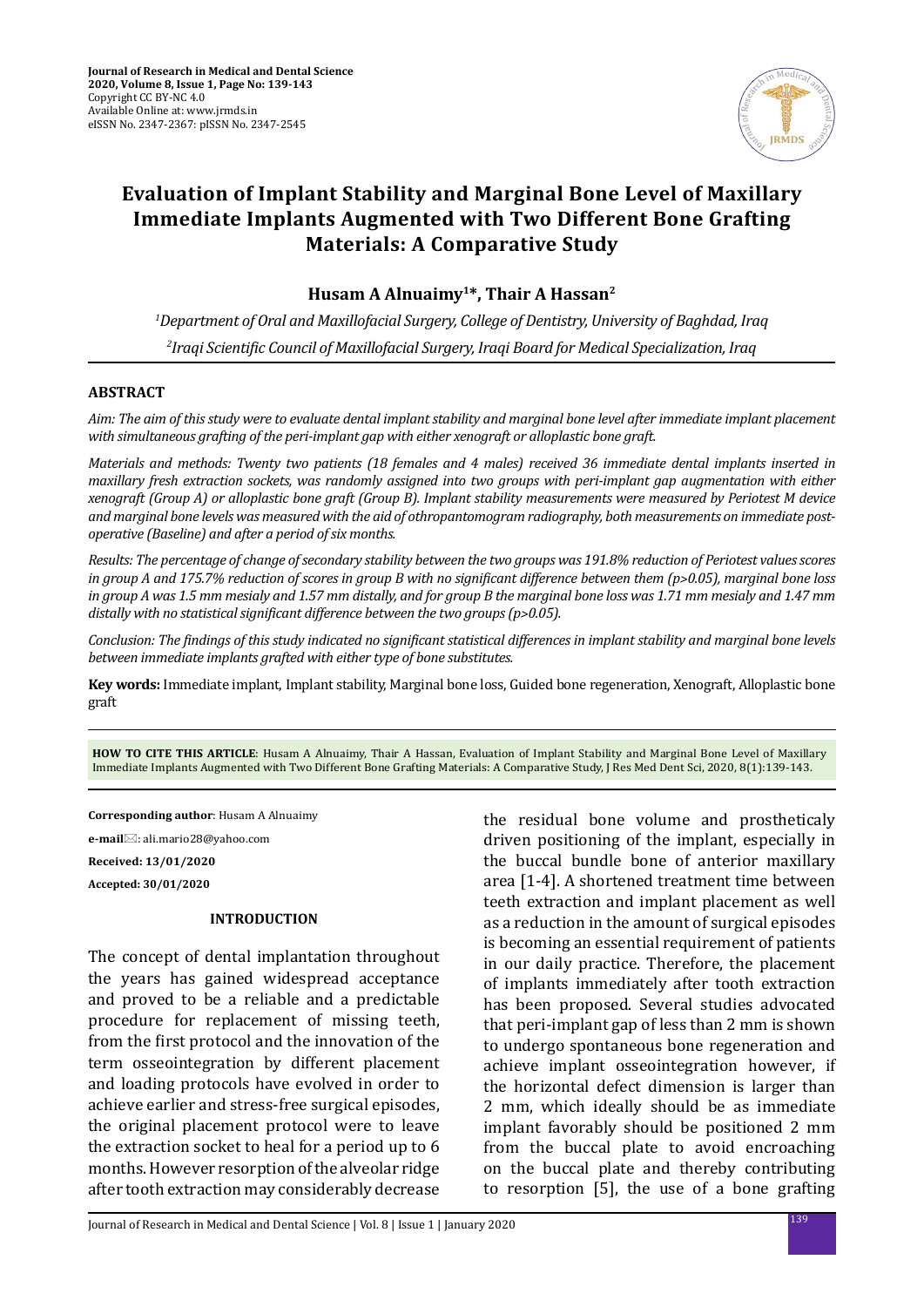material with or without barrier membrane is merited for achieving adequate bone-to implant contact and good osseointegration [6,7]. The use bone substitutes and guided bone regeneration has been advocated to compensate bone resorption and achieve osseointegration around the immediate implants, The principle of guided bone regeneration (GBR) is using barrier membranes, either resorbable or non-resorbable to exclude certain cell types such as rapidly proliferating epithelium and connective tissue thus promoting the growth of slower-growing cells capable of forming bone [8]. Various bone grafting materials were used to augment the periimplant gap all being Osseo conductive but with different properties of oseoinduction and Osseo genesis as autogenously bone grafts, allografts, xenograft and alloplastic bone substitutes [9,10]. Very few studies compared between those types of bone substitutes in peri-implant gap and to our knowledge no study compared between bovine xenograft bone substitute and alloplastic biphasic tri-calcium phosphate augmented around immediate dental implants in fresh extraction sockets.

## **MATERIALS AND METHODS**

A total of 22 patients, 18 females and 4 males aged between 25-70 years were enrolled in this study, the patients were randomly assigned into two groups (group A and group B) receiving a total of 36 dental implants (Nucleoss, Turkey) inserted immediately in fresh extraction sockets and the gap between the sockets walls and implants surfaces were filled with xenograft bone grafting material (Bonefill®, Bionnovation®, Brazil) group A., on the other hand an alloplastic bone grafting material (OSTEON™II Collagen, Dentium, Korea) were used for group B. This study was approved by the ethical committee of the College of Dentistry, University of Baghdad and all patients were given detailed information relating to the study aims and an informed consent representing the patient's approval to participate in this study.

## **Treatment planning**

Clinical examination for the evaluation of facial symmetry, smile line and TMJ function. Along with oral hygiene status, periodontal condition and examination of the remaining teeth with attention to the teeth planned to be extracted, space analysis for the proposed implant site was performed to determine the suitability for dental implant placement which included measuring of intercoronal distance and the inter ridge distance using a vernier. A preoperative radiographically examination by orthopantomograms radiograph to evaluate the status of the accused teeth, angulation of the adjacent teeth, length of the root going to be extracted, the available bone height for implant placement, presence of any pathology, and proximity to the vital structures.

# **Surgical procedure**

The surgical procedure was performed under local anesthesia of the planned surgical field with Lidocaine 2% (Septodent) at the site of implant in the maxilla using infiltration technique. Followed by a traumatic extraction and careful curettage of the extraction socket removing any remnants of periodontal ligaments, periapical lesion and granulation tissue followed by extensive irrigation with normal saline solution. A full mucoperiosteal flap was raised to expose the socket walls followed by sequential drilling with copious normal saline irrigation until the final drill according to implant system recommendations using dental engine hand piece set at 800 rpm and torque equal to 35 N/ cm. The implants were inserted by a surgical micro motor hand piece with a torque of 35 N/ cm and speed 35 rpm and finalized seating of the fixture completed manually with screw driver final position as shown in Figure 1. A gingival former is inserted into the fixture and the periotest device was used to measure primary stability as in Figure 2, the cover screw is then engaged in accordance to implant diameter. A collagen membrane were tucked in palatal attached mucosa and bone graft particles after preparation were condensed into the gap and the socket is then covered with collagen membrane as shown in Figure 3, this was followed by approximation of the flap and primary closure utilizing interrupted 3/0 braided black silk sutures. An OPG radiograph is taken at the day of the operation to serve as a baseline data for the marginal bone level.

## **Follow up and data collection**

After a period of six months another OPG radiograph is taken to evaluate the marginal bone level in comparison with baseline data using the Image J software as shown in Figure 4 at the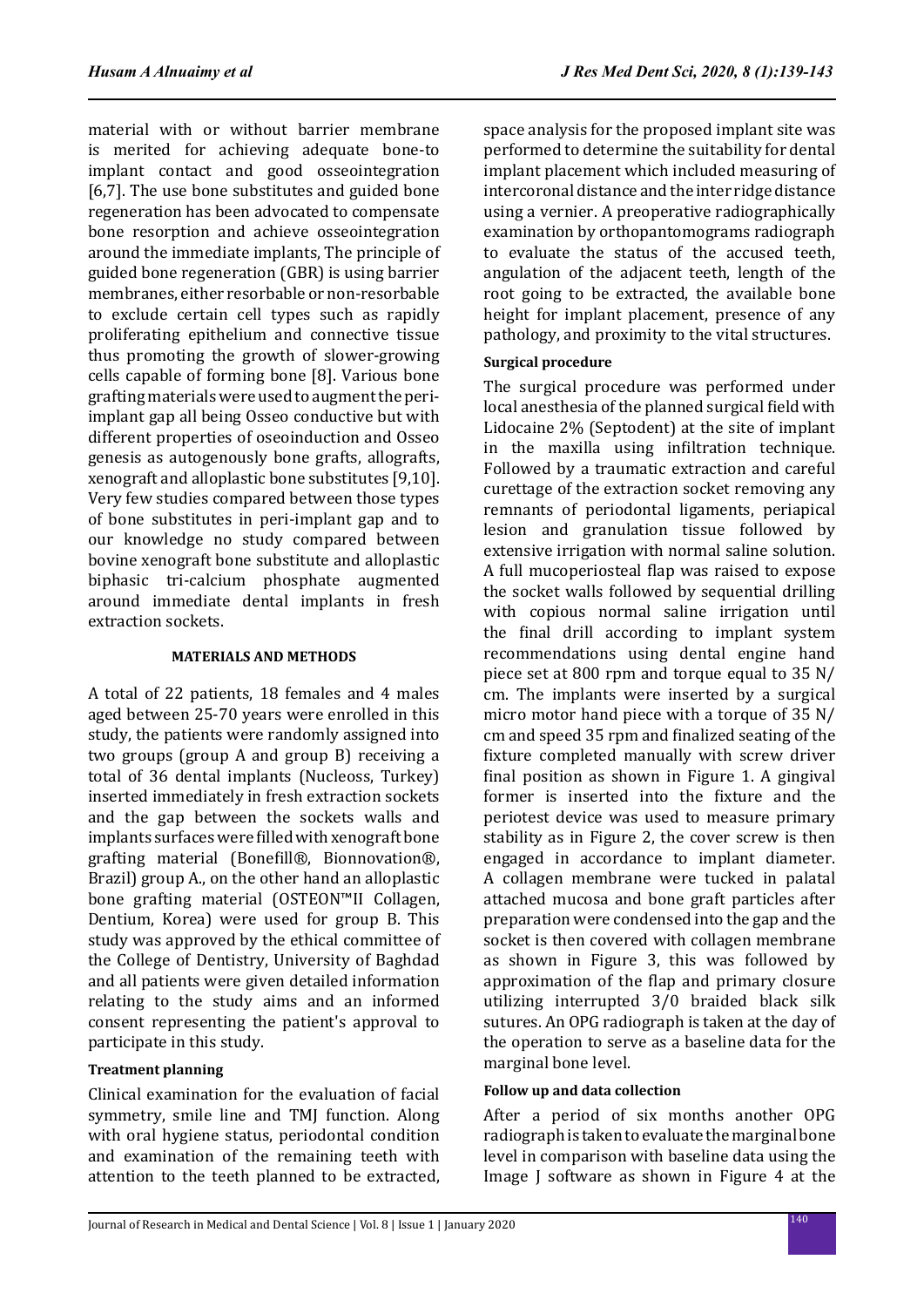

**Figure 1: A. Drilling procedure. B. Motorized implant installation. C. Final seation of the implant at tooth site no. 10.**



**Figure 2: Implant stability measurement for tooth no. 13 using the Periotest M device.**



**Figure 3: A. peri-implant gap grafting with (bovine xenograft). B. peri-implant gap filling grafting with (b-TCP alloplastic bone graft).**



**Figure 4: Baseline and six months post-operative radiographic measurements of marginal bone level.**

same time implant uncovering with an envelope flap and removal of the cover screw, attachment of gingival former and measurements of implant secondary stability is carried with the Periotest M device to be compared with base line data.

#### **Statiscal analysis**

The data analyzed using Statistical Package for Social Sciences (SPSS) version 25. The data presented as mean, standard deviation and ranges. Paired t-test was used to compare the continuous variables between primary and secondary readings.

#### **RESULTS**

The total number of patients enrolled in this study were 22 (18 females and 4 males) with mean age of 41 years and standard deviation (SD) of  $\pm$  13.5 years of which received a total of 36 immediate implants inserted in fresh extraction sockets of which 34 implants were included in this study with two early implant failures and a survival rate of 94 %. In this study the mean of PTV of the primary stability (ranged from -3.1 to 7.9) was  $(+2.81 \pm 2.7)$  for group A (xenograft) and  $(+2.6 \pm 3.7)$  for group B (alloplastic bone graft), while the mean of PTV of secondary stability (ranged from  $(-5.6 \text{ to } +3.0)$  was  $(-1.38 \pm$ 2.96) for group A and values of  $(-1.28 \pm 2.62)$  for group B. Since the periotest values vary greatly between  $(-8 \text{ to } +50)$  PTV, percentage of change were used to express the change from primary to secondary stability after the period of six months in both test groups, being 191.8 % reduction of PTV scores in group A (Xenograft) and 175.7 % reduction of scores in group B (Alloplastic bone graft) with no significant difference between them (P Value=0.826) as shown in Table 1.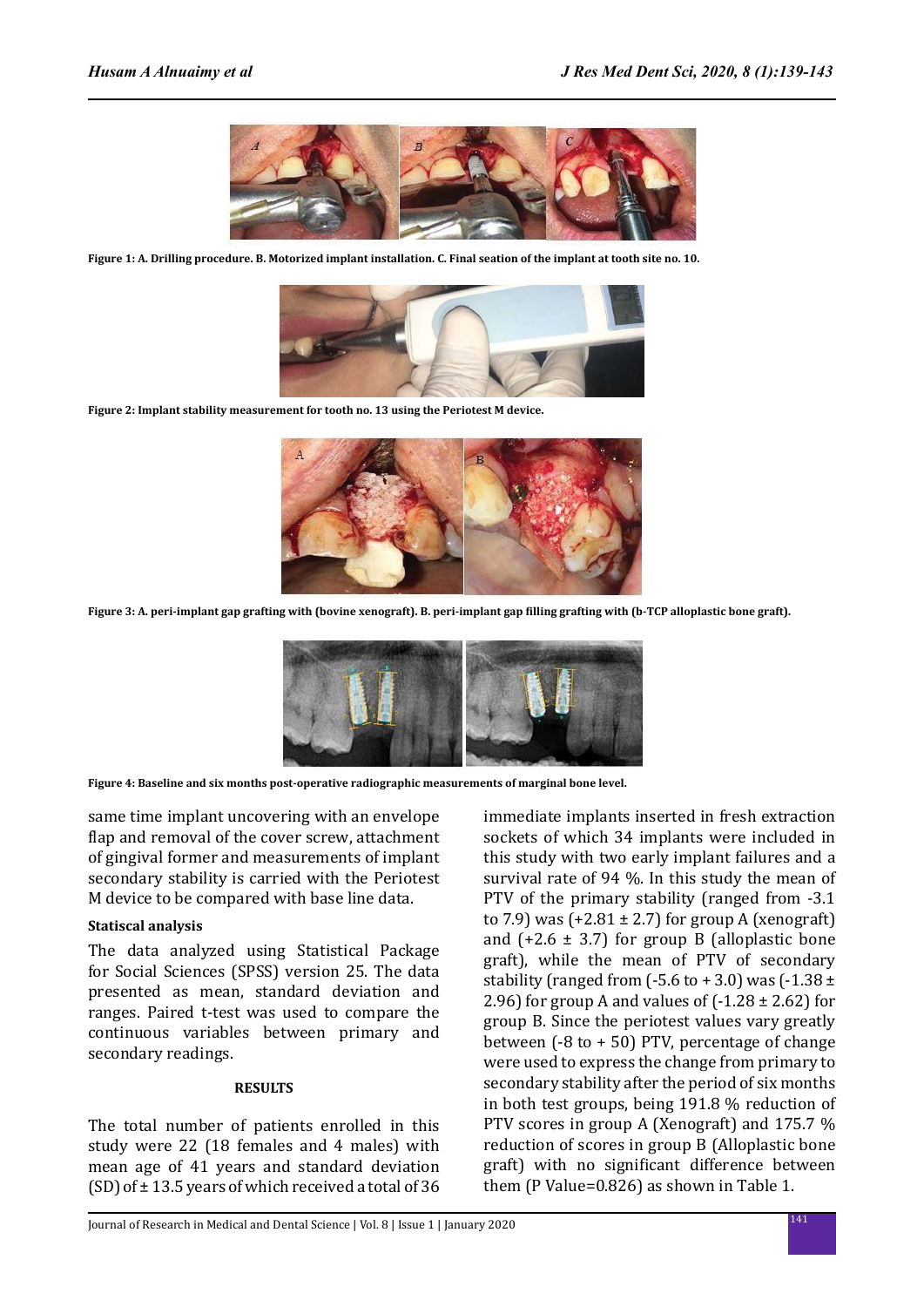0.698

0.205

| Type of bone graft                                                          |                                   |           | Percentage of change in secondary compared to primary implant stability score Mean ± SD | P-Value   |
|-----------------------------------------------------------------------------|-----------------------------------|-----------|-----------------------------------------------------------------------------------------|-----------|
| Xenograft                                                                   | $191.8 \pm 178.0$                 |           |                                                                                         |           |
| Alloplast                                                                   | $175.7 \pm 231.6$                 |           |                                                                                         | 0.826     |
| Table 2: Mean marginal bone resorption between the bone graft study groups. |                                   |           |                                                                                         |           |
|                                                                             | Bone level in relation to implant |           |                                                                                         |           |
| Type of bone graft                                                          | Primary                           | Secondary | <b>Marginal bone resorption</b><br>$1 - 1$                                              | P - Value |

**Secondary Mean ± SD** Mesial

Primary **Reference Containing Secondary** *P* - Value *(mm)* P - Value

**Table 1: Percentage of change of secondary to primary implant stability.**

**Mean ± SD**

The results of this study demonstrated marginal bone loss in mesial and distal sides around the immediately inserted implants after the healing period of six months, the measurements were established by OPG radiograph with base line data (at time of implant installation) of primary bone level of  $(13.58 \pm 19.3)$  mm mesialy and  $(13.16 \pm 1.5)$  mm distally and the secondary bone level after the period of six months were  $(12.08 \pm 2.63)$  mm mesialy and  $(11.59 \pm 2.17)$ mm distally with for group A (Xenograft bone substitute) While the measurements for group B Xenograft 13.58 ± 19.3 12.08 ± 2.63 1.5 Alloplastic 14.01 ± 1.2 12.3 ± 2.11 1.71 Distal Xenograft 13.16 ± 1.5 11.59 ± 2.17 1.57 Alloplastic 13.97 ± 1. 8 12.5 ± 1.77 1.47

(alloplastic bone substitute) were Primary bone levels of  $(14.01 \pm 1.2)$  mm mesialy and  $(13.97 \pm 1.2)$ 1. 8) mm distally mm and secondary bone levels of  $(12.3 \pm 2.11)$  mm mesialy and  $(12.5 \pm 1.77)$ mm distally for group B. The difference between secondary and primary bone levels represented marginal bone loss which in group A (xenograft) were (1.5) mm mesialy and (1.57) mm distally, for group B (aloplastic bone graft) the marginal bone loss were (1.71) mm mesialy and (1.47) mm distally and a mean. No statistical significant difference (P>0.05) was found between the two groups as shown in Table 2.

## **DISCUSSION**

While immediate implant placement in fresh extraction socket has proved to be a predictable and unswerving technique for instantaneous replacement of hopeless teeth, the challenge remains for selecting implant diameter that exactly matches the socket alveolar wall in spite of the improvements in surface designs of the fixtures and drilling procedures, clinical studies has revealed that the closer the implant to the buccal wall of the socket the more resorption take place [11]. On the other hand the peri-implant gap dimensions of more than 2 mm has the need for augmentation procedures [12,13], the current study applied two bone substitutes that are most frequently used in bone augmentation procedure. Implant stability measurements has shown improved secondary stability with both types of grafts this is attributed to qualities of the applied bone grafts leading to stabilization and bone formation around the implant thus increasing in the bone implant contact (BIC) which coincide with the results stating values of periotest are decreased when surface area connection are increased [14,15]. Coinciding with other studies establishing that the bone grafting procedure increase bone/implant contact and improve the osseointegration of implants placed in fresh extraction socket [16] in agreement with this study a randomized, controlled clinical trial concluded new bone formation and boneto-implant contact around implants with a sandblasted, acid-etched surface was found to be equivalent between sinuses augmented with  $\beta$ CP or DBB [17]. In addition to implant stability several studies evaluated marginal bone resorption around immediate implants due to the process of active bone remodeling with different bone grafts with after 3,6,12 months, in this study mean marginal bone resorption was up to 1.5 mm coinciding studies reporting up to 1.9 mm of bone loss [18,19] and reporting to be higher than other studies reporting minimum marginal bone loss down to 0.4 mm [20,21] that process with different results ranging from 2 mm to down to a minimum marginal bone resorption of 0.474 mm variations of bone resorption rates may be explained by different measurement and statistical methods in addition to different designs, surface treatment of fixtures and different surgical protocols.